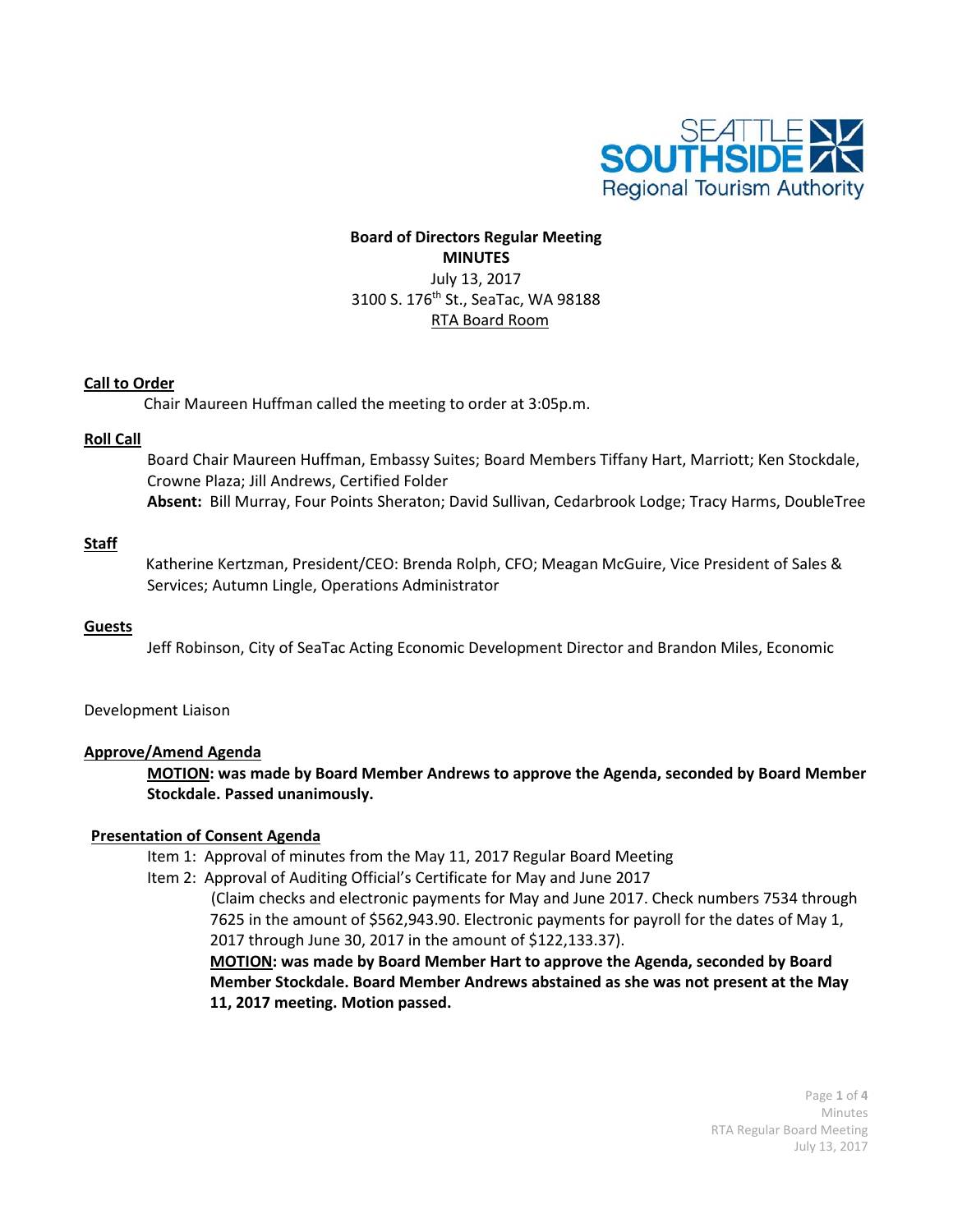## **Executive Session**

An Executive Session was called at 3:07pm for 10 minutes to review the performance of a public employee per RCW 42.30.110 (1)(g). It concluded at 3:17pm.

Attendees: Chair Huffman, Board Members Andrews, Hart, and Stockdale, along with President/CEO Kertzman.

## **Financial Reports**

Resolution No. 2017-007, Mid-year Budget Action Items

**MOTION #2017-018: was made by Board Member Hart to approve Resolution No. 2017-007, Midyear Budget Action Items as proposed in the Memorandum dated July 10, 2017, a form of which is attached hereto as Exhibit A and incorporated herein by this reference. The President/CEO is hereby authorized to execute such budget actions as necessary to include Westfield Visitor Center Closure, reduction of workforce, new organization chart and severance of 2 months regular pay, seconded by Board Member Stockdale. Passed unanimously.**

## **Capital Asset Replacement Reserve**

Resolution No. 2017-008 adopting the Capital Asset Replacement Reserve

**MOTION #2017-019: was made by Board Member Andrews to approve Resolution No. 2017-008, adopting the Capital Asset Replacement Reserve, seconded by Board Member Hart. Passed unanimously.**

## **President's Report**

Resolution No. 2017-009 adopting the RTA Employee Handbook

**MOTION #2017-020: was made by Board Member Stockdale to approve Resolution No. 2017-009, adopting the RTA Employee Handbook, seconded by Board Member Hart. Passed unanimously.**

Resolution No. 2017-010, RTA Travel and Training BPP #010-2016 Revision 2 (Parking changes, shuttle tip, and Uber, Lyft vs. long term parking).

**MOTION #2017-021: was made by Board Member Andrews to approve Resolution No. 2017-010, the RTA Travel and Training BPP #010-2016 Revision 2, seconded by Board Member Stockdale. Passed unanimously.**

#### Popular Networks Maintenance Fee

The Board is being asked to authorize the President/CEO to continue contracting with Popular Networks for IT Managed Services, in a not to exceed amount in 2017 of \$100,000.

**MOTION #2017-022: was made by Board Member Hart to authorize the President/CEO to continue contracting with Popular Networks for IT Managed Services, in a not to exceed amount in 2017 of \$100,000, seconded by Board Member Andrews. Passed unanimously.**

#### Informational Updates

Southwest King County Chamber of Commerce DBA Seattle Southside Chamber of Commerce, moving to legally change name. President/CEO Kertzman provided an overview of the benefits and reasons for the legal name change.

Annual Report President/CEO Kertzman distributed copies of the Annual Report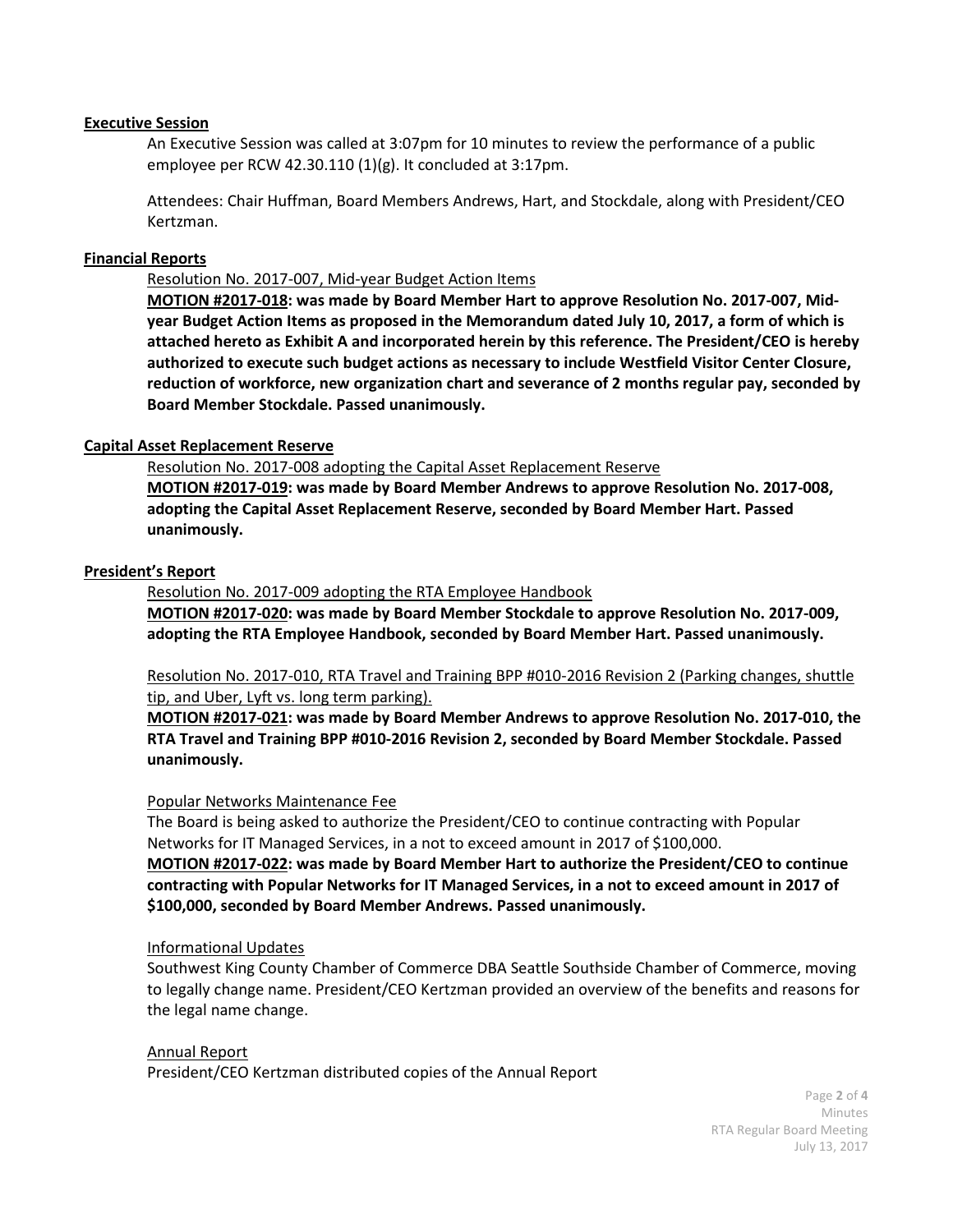## **Marketing**

## Expedia Digital Media Purchase

The Board is being asked to approve the supplementary \$75,000 digital media purchase with Expedia effective immediately so that we can start the process of engaging coop partners. Furthermore, authorize the President/CEO to execute an insertion order/proposal with or without coop partners. **MOTION #2017-023: was made by Board Member Andrews to approve the supplementary \$75,000 digital media purchase with Expedia and authorize the President/CEO to negotiate and execute an insertion order/proposal with or without coop partners, seconded by Board Member Hart. Passed unanimously.**

## Trip Advisor

The Board is being asked to approve and authorize the President/CEO to sign the proposal effective immediately so that we can start the process of engaging the coop partners and moving forward for the September 1, 2017 start of the campaign

**MOTION #2017-024: was made by Board Member Andrews to authorize the President/CEO to sign the proposal effective immediately so that the RTA can start the process of engaging the coop partners, seconded by Board Member Stockdale. Passed unanimously.**

## **Sales & Services**

Vice President of Sales & Services Meagan McGuire noted the following updates: Visitor Services

- Shawn Woods working remotely as Support Specialist
- Noelle Cueto new role as Partner and Visitor Services
- Welcome Booths at 2 large conferences
- Link Light Rail Ticket sales
- Trainings
	- o CityPASS
	- o Puget Sound Express
- Seattle Hotel Concierge Association Trade show
- Local Community Outreach
	- o YMCA Healthy Kids Day
	- o Wildlife Festival 2017
	- o Des Moines Farmers market
	- o WNBA Storm Community Practice

## Partner Services:

- RTA Q2 Sales Meeting July 20
- Tourico Holidays Presentation
- Seattle Southside FAM Tour

## **Other Business**

Page **3** of **4** Minutes RTA Regular Board Meeting July 13, 2017